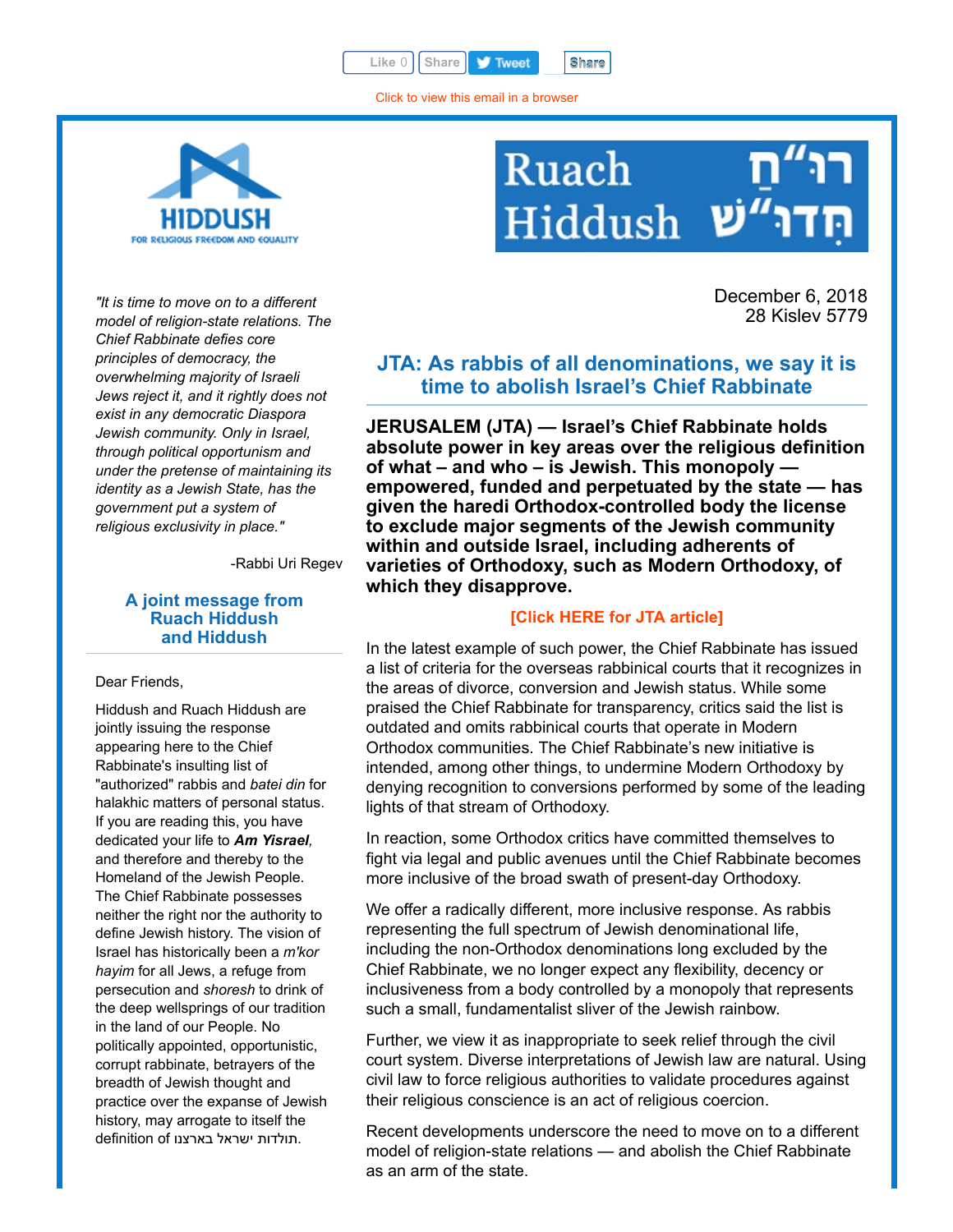We call upon you to read the statement of both objection to the Chief Rabbinate's arrogance and a positive program for inclusivity moving forward, defining Judaism as the religion of the Household of [Israel. Read in addition](http://cts.vresp.com/c/?FreedomofReligionfor/2080353aaa/325ceb4427/3b1a2bb0d2) **the Vision Statement**, already signed by hundreds of our colleagues and leaders of our people worldwide. Then **[Click HERE to SIGN the](http://cts.vresp.com/c/?FreedomofReligionfor/2080353aaa/325ceb4427/db16b6ba3d) petition** to help move Israel to the status of Homeland of the entirety of the Jewish people, as intended by Jewish history and the Founders of the State.

כן יהי רצון

Rabbi Mark H. Levin, Ruach Hiddush Editor-in-Chief

Stanley P. Gold, Hiddush Chair

Rabbi Uri Regev, Hiddush President

The existence of the Chief Rabbinate as an arm of the state violates the core principles of democracy. It is rejected by the overwhelming majority of Israeli Jews. No contemporary democratic Jewish community would submit itself to a monopolistic Orthodox rabbinic authority. Only in today's Israel, under the pretense of maintaining Israel's identity as a Jewish state, has the government put a system of religious exclusivity in place. This allows the Chief Rabbinate to impose its will on the religious practices of Jews in Israel and now abroad.

A number of months ago, an alternative model was proposed – one that is unifying, Jewish and democratic in character. **"A Vision [Statement: Israel as a Jewish and Democratic State"](http://cts.vresp.com/c/?FreedomofReligionfor/2080353aaa/325ceb4427/4386b98564)** was written by a Reform rabbi and an Orthodox rabbi and signed by rabbis and communal leaders of all denominations and diverse political views. It addresses all the key areas of contention regarding matters of religion and state. It is anchored in love, support and commitment to Israel's well-being and Jewish peoplehood.

The Vision Statement proposes the following:

- "Those who wish to convert to Judaism must have the right to undergo this process with rabbis of their choice, by rabbis who are duly ordained and recognized by their respective major religious movements. These conversions must be accepted as valid proof of Jewishness by the State of Israel, even as we respect the prerogative of the different religious groups to apply their own criteria for conversion.
- "Those who wish to adjudicate their cases before religious courts may do so on a private basis, with no governmental participation or interference."
- "The State of Israel must grant its citizens the right to choose their own religious leadership so that they are not compelled to adhere to a State-sponsored religious establishment."
- "The State should not grant governmental authority to 'Chief Rabbis' — whether on the national or local levels. Rather, each Jewish community must be free to employ the rabbis of its choice."

A section devoted to marriage and divorce illustrates how responsible and inclusive this model is. It lays out a process already supported by Modern Orthodox, Conservative, Reform, Reconstructionist, Renewal and secular groups and leaders in Israel and in the Diaspora — by which Israelis may choose between a religious and a civil avenue for marriage and divorce. If they choose a path in accordance with halacha, or rabbinic law, the dissolution of their marriage will be conducted according to halacha. Those who choose a civil path will not be subjected to a rabbinical court's authority.

We hold that it is high time that a broadly defined coalition of Jews across the world, representing the rich Jewish spectrum that reaches from Modern Orthodoxy to the unaffiliated, joins together in recognizing that for Israel to be truly Jewish and democratic, for Jewish peoplehood to be respected, and for Jewish unity to be strengthened, Israel must move away from a coercive religious